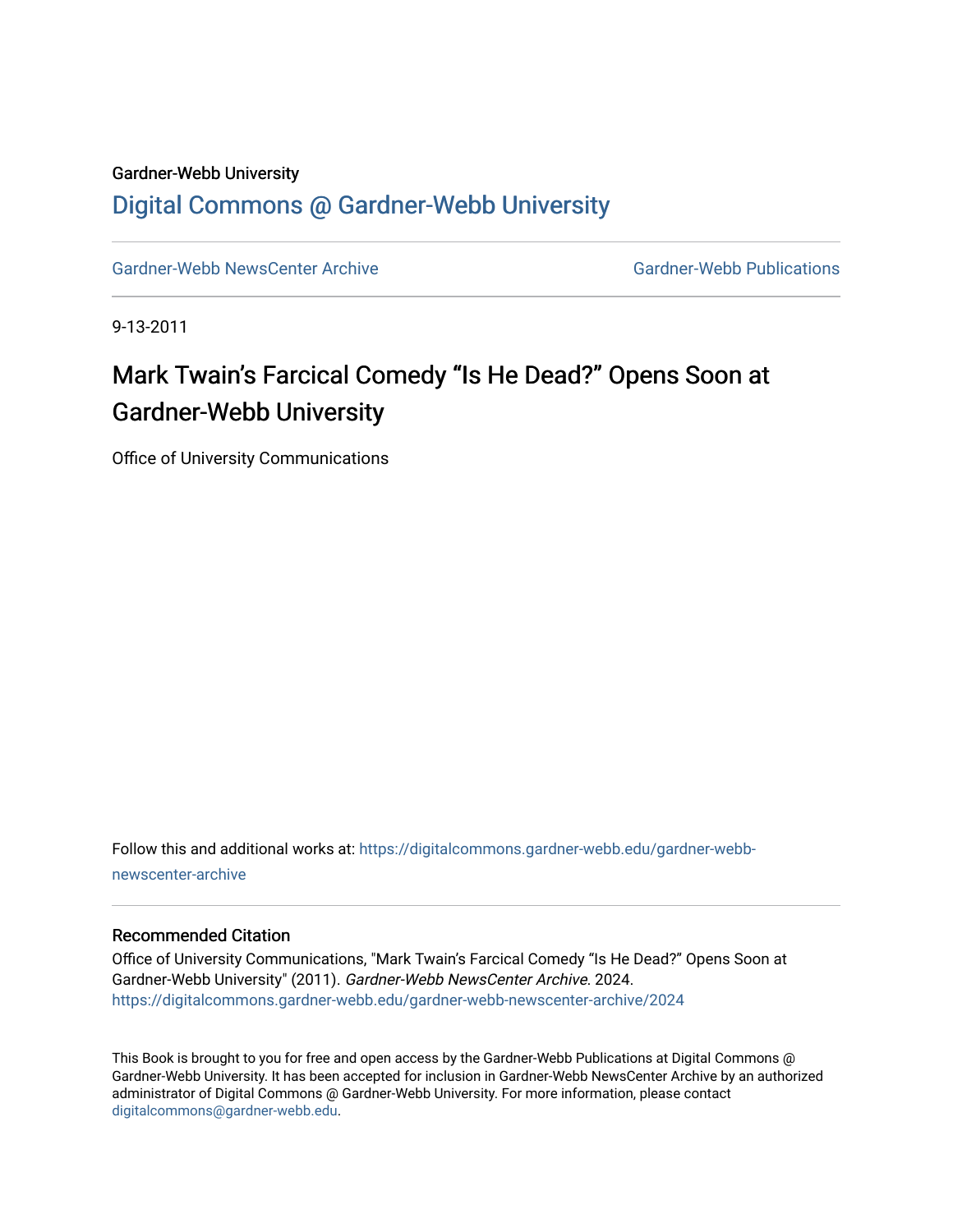# **Mark Twain's Farcical Comedy "Is He Dead?" Opens Soon at Gardner-Webb University**

**webpublish.gardner-webb.edu**[/newscenter/mark-twains-farcical-comedy-is-he-dead-opens-soon-at-gardner-webb](https://webpublish.gardner-webb.edu/newscenter/mark-twains-farcical-comedy-is-he-dead-opens-soon-at-gardner-webb-university/)university/

Office of University Communications **September 13, 2011** 

### *Cast Led by Tony-Nominated Guest Director, Dr. William Martin*



Watch Video [At: https://youtu.be/4LOJJZhym\\_k](https://youtu.be/4LOJJZhym_k)

BOILING SPRINGS, N.C.— The Gardner-Webb University Theatre Program is proud to present its fall production, "Is He Dead?" the recently rediscovered farcical comedy by Mark Twain. The cast is led by Tony-nominated guest director Dr. William Martin. The show will run Oct. 4-8, with performances each evening at 7:30 p.m. in the Dover Theatre, located in the Lutz-Yelton Convocation Center.

Originally written in 1898 but first published in 2003, "Is He Dead?" is a zany farce focused on the French painter Jean-Francois Millet. The show centers on the notion that for artists to be considered truly great—and more importantly, to make enough money to eat—they must first be dead.

Millet and a group of struggling artists therefore decide to fake Millet's death in order to increase the value of his work. But when Millet's cloistered new life leads to claustrophobia, he reenters society disguised as his imaginary twin sister, and hilarity ensues.